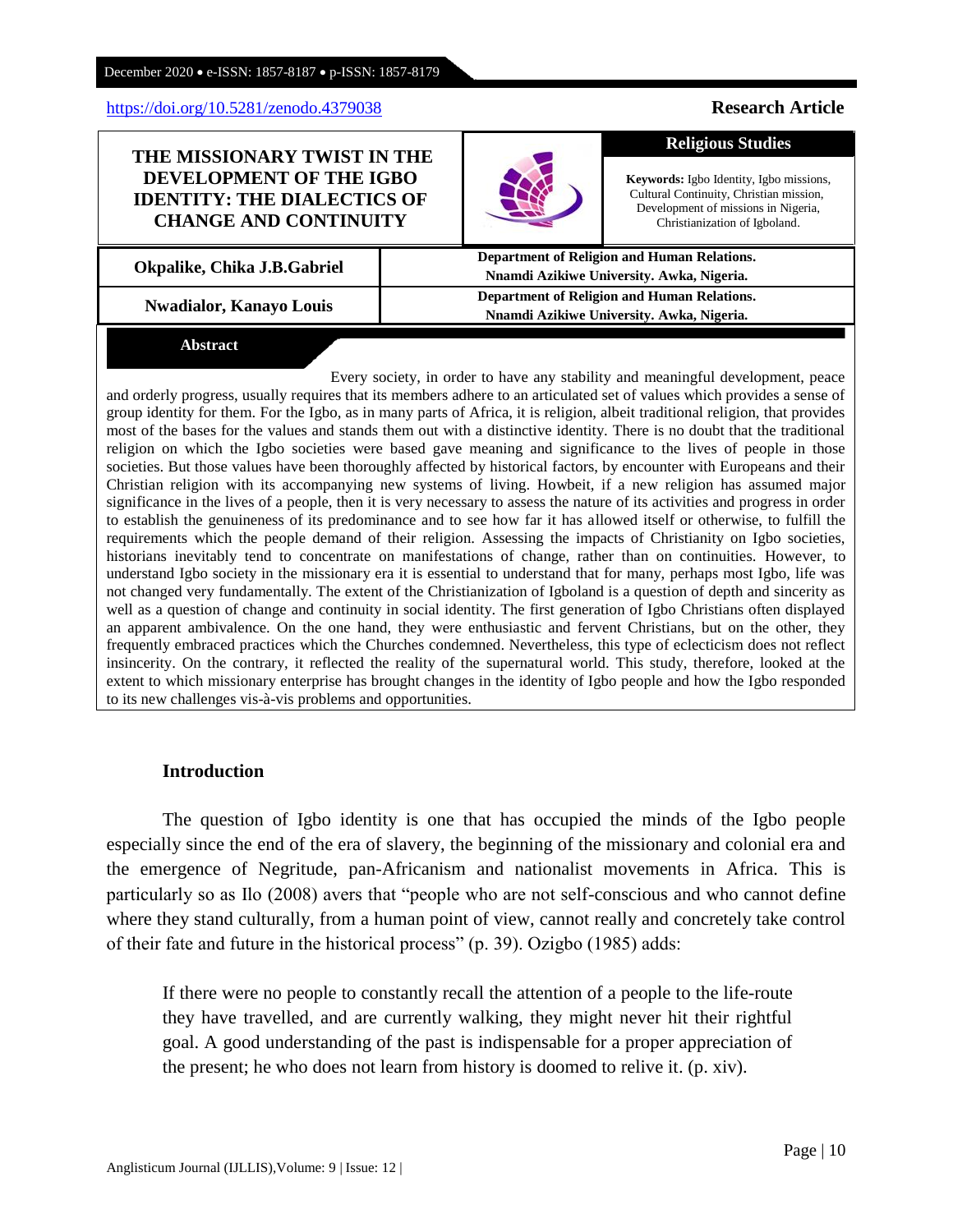A loss of identity creates cultural bereavement, leaving a people with fragmented systems, a vague sense of right or wrong, a lack of direction and imprisonment in immediacy and selfishness. This weakens the people's ability to work together and build a better society.

There is probably no doubt that, looked at in terms of the total scale of Igbo history, missionary enterprise could be discussed in terms of the degree of changes which it induced in the life and culture of the people and hence their identity. It is an event of far-reaching importance because the issue of continuity and change of Igbo identity under the influence of the missionaries is one that has interested many scholars of Igbo society who have debated with great skill the explanation for the relative ease or otherwise, with which the Igbo embraced, or were made to embrace, new languages, culture, religion, fashion and so forth. Furthermore, the issue of identity is important in Africa because many people numbering in their millions were forcibly removed from their homes by the obnoxious trade in human beings and sold hundreds of miles away or even shipped across the oceans, so to have identity going back several generations is to declare oneself free-born with rights and privileges attaching thereto. Furthermore, the search for one's identity may take other forms than tracing one's lineage back several generations. In consonance with this line of thought, Etuk, (2002) states that for a whole people or race who had suffered one form of rejection and denigration or another, it may take the form of seeking to return to certain practices and customs which are seen as having served as bulwarks to the survival of that society in the past and which hold the key to their continuous existence as an independent people in the future. More often than not, the desire to return to the past may consist in no more than turning ones back on everything that is considered foreign, exotic, imposed or imported.

This work is therefore an attempt to investigate the extent to which Igbo identity changed as a result of Christian missionary propaganda. The thrust of the investigation is the question as to whether the Igbo has lost their identity as they acquired a new religion, language or new styles of living and social organizations. It tries to discover if the Igbo lost their identity with the introduction of formal system of education or acquired new tools and artifacts.

The Catholic and Protestant churches in Igbo land from the on-set, through such agencies as schools, medical services and social welfare services and of course, through the examples in life and work of some of the missionaries and through its own structure and organizations, had generated a set of values, some of which merely reinforced the old traditional values of the Igbo people. Thus, the missionaries encouraged self-reliance, competiveness and enthusiasm for social and community welfare services. It was these values which are marked features of these communities that the missionaries greatly harnessed in their expansion drive. This is so because any attempt to build a strong and healthy local Christian community that plays down the local cultural heritage cannot be germane because the very concept of local Christian community implies an admission of cultural diversity and the need of the Christian community to adapt itself to the various cultures of humankind.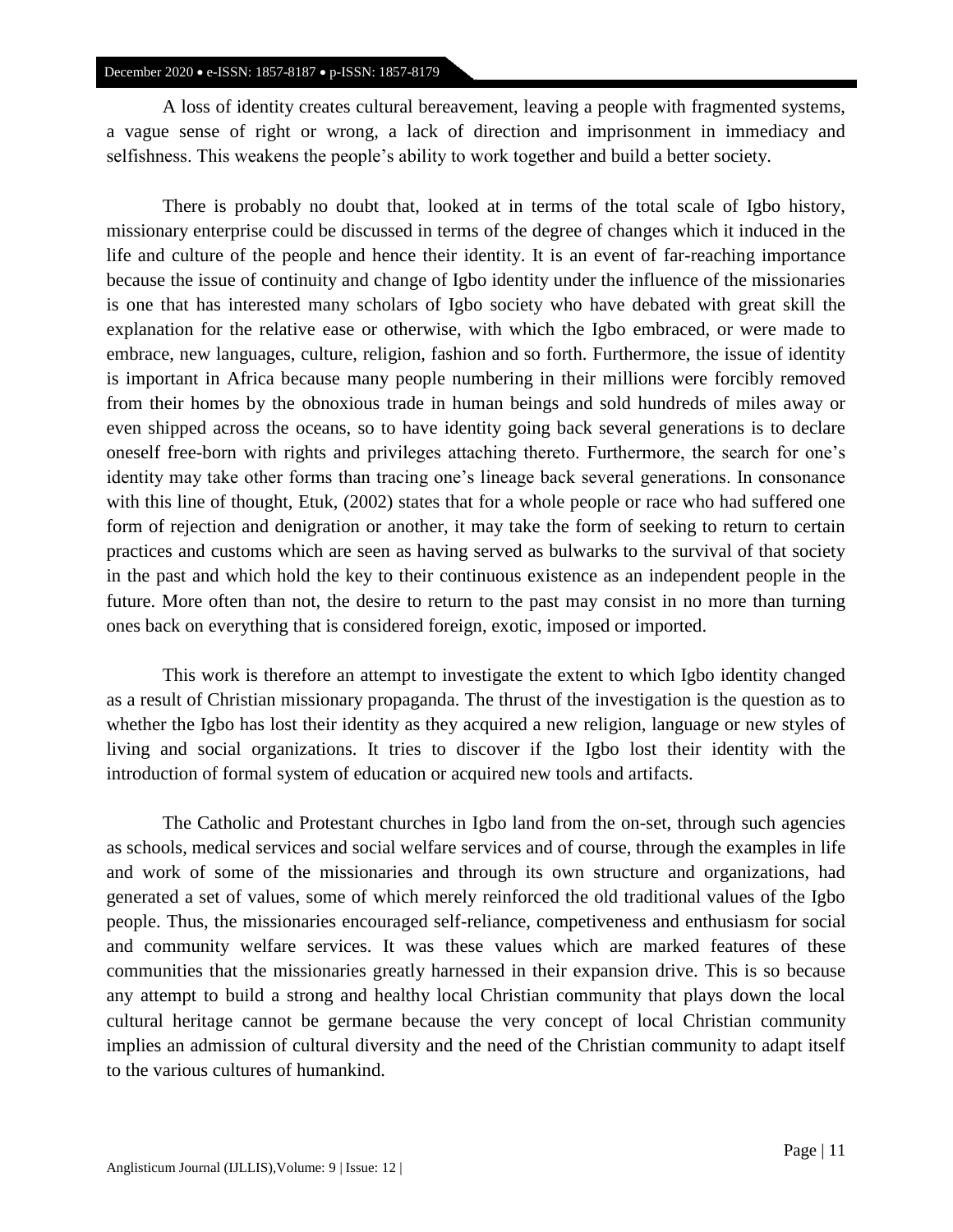Admittedly, there was a high level of cultural intolerance and discrimination among the ranks of European missionaries in Igbo land especially the pioneers. To what do Igbo Christians attribute this attitude? Certainly it is not doctrine, for the Igbo Christians are at least as orthodox as the Roman Catholics and the Protestants and much more orthodox than the Pentecostals. The present research believes that the reasons were mainly two, one of which was the fault of the expatriate missionaries, the other due to the shortcomings of the Igbo people themselves. In the first instance, the rank of the missionaries was dominated by the concepts and modes of thought against which they have struggled for half a century in Africa, the fact is that most European missionaries were unable to emancipate themselves from the cultural, emotional and social frame in which they were used to live and express their Christian life; they tended to identify Christianity with the European civilization. It is, however, important to note that there was good effort made to study the languages and culture of the native people. The French clergyman, Charles Martial Allemand Lavigerie, who founded the White Fathers which was a missionary group spread across Africa was even credited with the program "Transforming Africa by Africans" which aimed at giving basics training to locals who in turn gets into active evangelization. Attesting to the efforts of Lavigerie, Pawliková –Vilhanová (2007) averred:

Missionaries were therefore asked to adapt themselves to the Africans, to strip themselves, as much as possible, of the cultural elements peculiar to them, of their language in the first place. It was believed that without effective and active communication it was impossible to pursue the conversion of the Africans. Missionaries were requested to overcome language difficulties by devoting their spare time to the study of local African languages and by approaching Africans in their own language to minimize cultural misunderstandings and distinctions between themselves and their potential converts. (p. 254).

However the reach of this distinguished group was so limited that their peculiar style may not stand as a model; they did not come to Igboland. At the same time, the question remains as to the extent their trainees remained African at graduation. Secondly, Igbo Christians were aware of their own shortcomings. They belatedly discovered that it is not enough to propagate the gospel in their own local sphere, to worship in spirit and in truth, to lift the fallen, tend the sick, and minister to the poor. They must also - to use a nasty modernism - project their image. Their failure to do so originally results in missionary hostility to Igbo culture and identity. Inevitably, therefore, the task of marrying the essence of Christianity with acceptable customs of the Igbo in order to re-affirm Igbo identity, rested on Igbo Christians themselves as they woke up from their cultural slumber. A respect for tradition and the restoration of Igbo identity then meant much for the first generation Igbo Christians. They evinced a stronger attachment to Igbo culture; and more self-assured and sophisticated, they do not consider that this implies a breach with the Christian fold to which, in any case, many were less profoundly attached.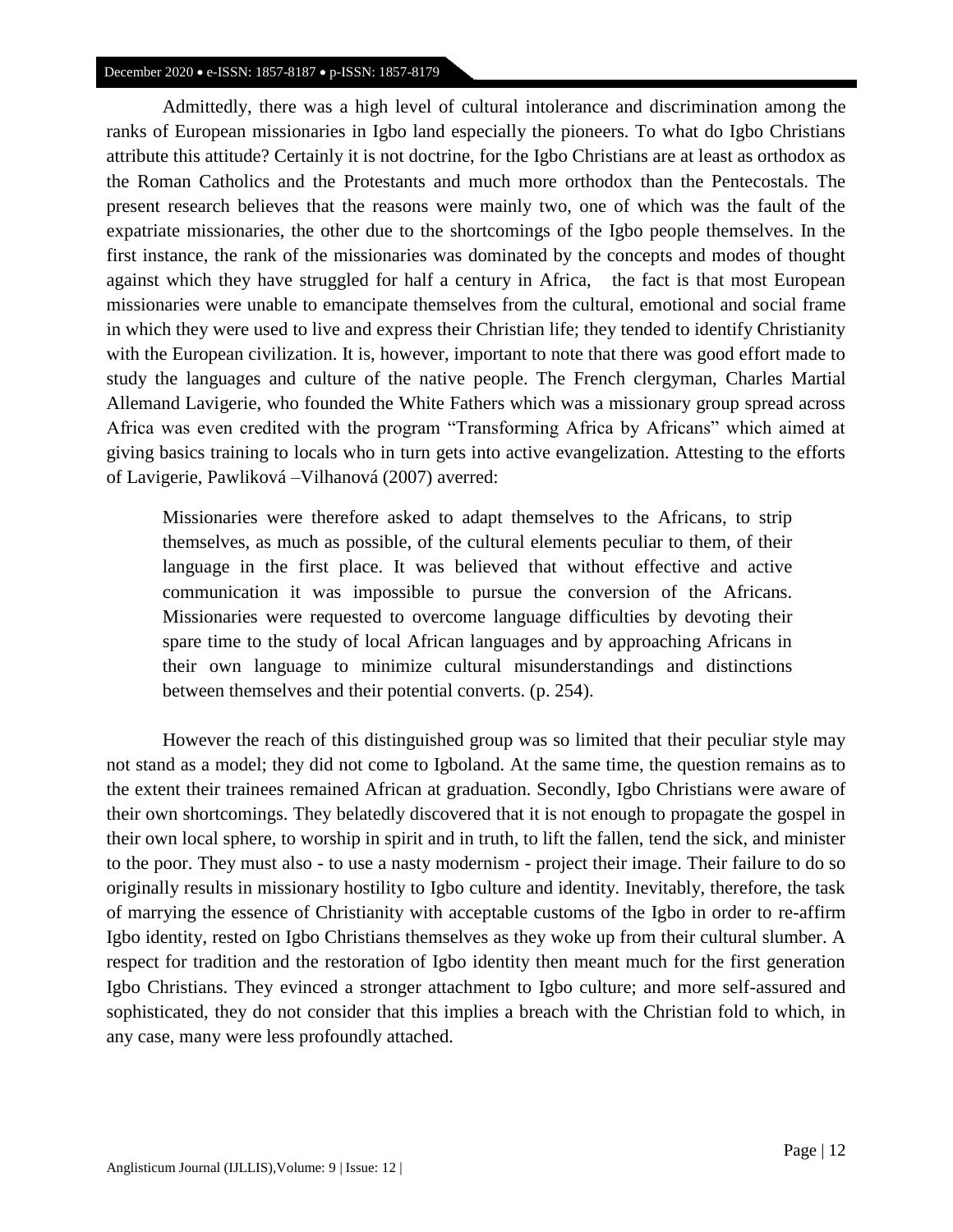## **Theoretical Underpinning**

For a better understanding of change and continuity of identity with the establishment of Christianity in Igboland, the theory of cultural diffusion is employed. Cultural diffusion involves the borrowing of cultural items from other societies. It is the process by which an item of culture spreads geographically from its source of invention. Culture may be diffused between individuals, between regions, between nations between religious groups or indeed between members of any spatially separated groups. The form of culture-normally material items is diffused much faster than ideas or ideologies. Hence the Igbo man has been much quicker to adopt the dress and technology of western nations than their religious systems. Western religious system as adopted by the Igbo man became tailored to reflect the traditional worldview of the Igbo people. It is to be noted further that in the process of cultural diffusion, a conquered people are often meant to submit to the wishes of their masters, and the extent that western culture had power of over Igbo culture determined the degree of coercion with which western culture was imposed on Igbo people. However, research has shown that the adoption of a new practice or culture is not always directly correlated with the usefulness or the advantage the innovation may have for the adopters. This accounts for a recoiled movement by the Igbo people when it became obvious that the adoption of western culture was a disservice to Igbo cultural values. This recoiled movement originated when a considerable number of the Igbo became dissatisfied with certain cultural developments resulting from feelings that inequalities exist as well as feelings of insecurity and frustration. Such feelings represent the first stage of the reaffirmation of Igbo identity after the Igbo encounter with Christianity and western culture.

## **The Establishment of Christianity in Igboland**

Missionary enterprise in Igboland began in the middle of the  $19<sup>th</sup>$  century when the pioneer missionaries to Igboland – the British Church Missionary Society (C.M.S.) - claimed to have chosen Africa as one of the spheres of its apostolic work, and the Negro race in particular, out of commiseration for wrongs which the slave trade had wrought upon them, and thus they accompanied a British expedition in 1841 for the exploration of the banks of the Niger with the aim to establishing Christianity and legitimate trade along the Niger as a sure way of dealing a death-blow to the protracted and obnoxious trade in human beings. One of the prominent exponents of the 1841 expedition – Thomas Fowell Buxton- believed that the "Bible and the Plough" hypothesis would serve the course of civilization and Christianity. And so with the aid of this hindsight, 1841 could now be regarded as a turning point in the life and identity of the communities which ultimately came to be called Igbo ethnic group. The first Igbo town that the expedition landed was Aboh, J.F. Schon, a German linguist and the leader of the C.M.S. team that accompanied the expedition, Samuel Ajayi Crowther, a Yoruba ex-slave and Simon Jonas, a liberated slave from Sierra Leone of Igbo parentage, were able to forge a personal link with the King of Aboh, Obi Ossai with Simon Jonas acting as an interpreter. Here the missionaries succeeded in preaching the gospel message to the king and his people. During the encounter with the king, Jonas was asked to translate the Beatitudes into Igbo. As he translated the gospel, the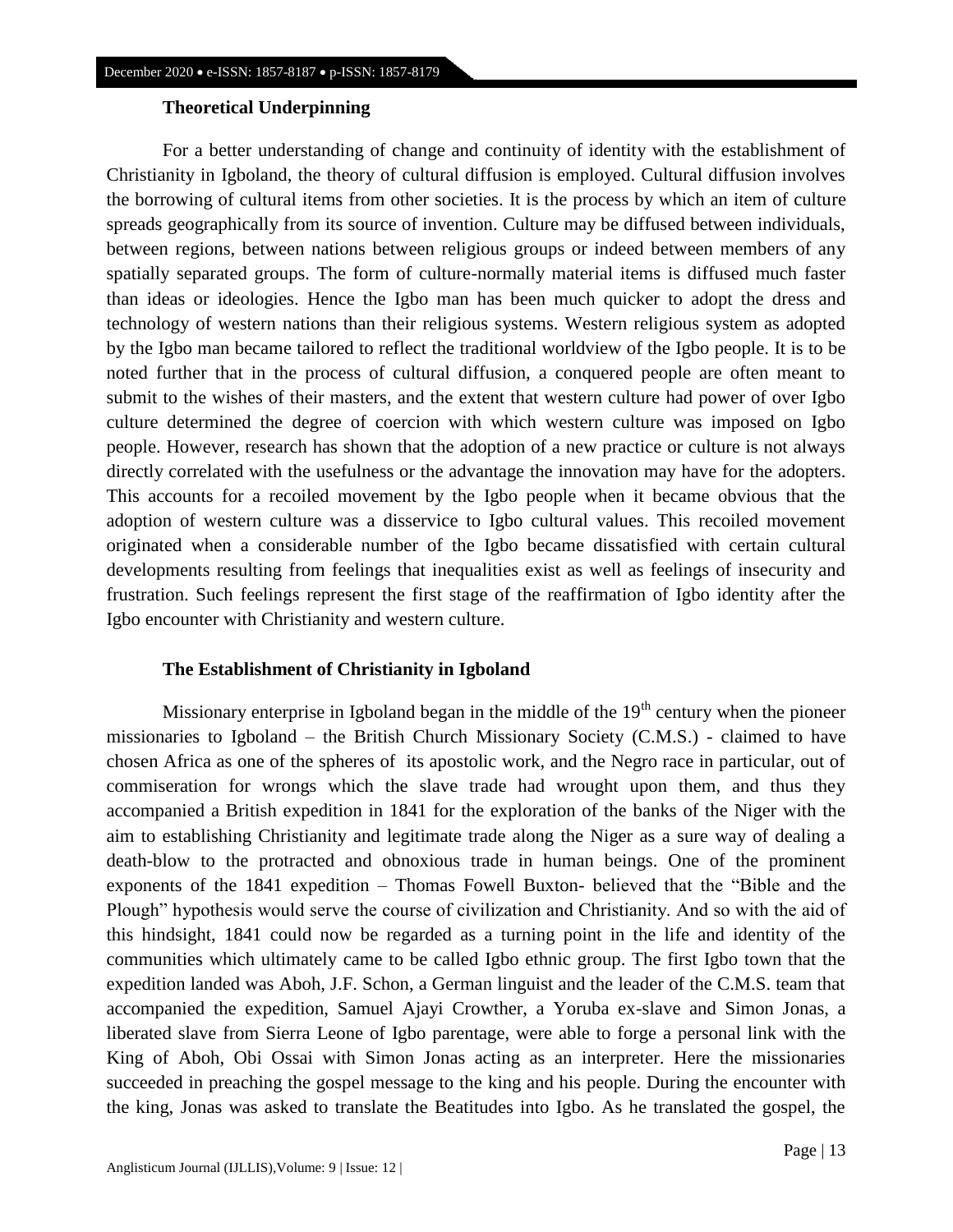king was said to have been so impressed with his eloquence and apparent erudition. This is how Ekechi (1972) reports the incidence. "Obi Ossai exclaimed, you must stop with me, you must teach me and my people. The white people can go up the river without you, they may leave you here until they return, or until other people come" (p. 2). That a white man could read and write was a matter of course, but that a Black man – an Igbo man – a slave in times past should know these wonderful things too, was more than he could ever have anticipated.

A careful analysis of the king's response to the Gospel message reveals an interesting dimension in the interaction. The king was impressed that his countryman could master the 'magic' of the Whiteman. During his short stay at Aboh, Jonas made a remarkable progress in forming a Christian group among the people. This initial breakthrough, at least at the official level, convinced the missionaries that the Igbo were not only responsible but quite receptive.

On April, 1846, another group of missionaries of the Presbyterian Church of Scotland, headed by Hope Waddell arrived at Duke Town, Old Calabar. According to Amucheazi (1986) "the missionaries were warmly received by Chief Eyamba of Duke Town, who offered them a beautiful piece of land on a hill overlooking the town and the river" (p. 11). In 1857, the C.M.S. finally came to establish a permanent station in Igboland with their headquarters in Onitsha after making a brief stop-over at Aboh.

Towards the end of the century, there came an interface in the Christian wave.  $5<sup>th</sup>$ December 1885, Roman Catholic missionaries arrived the shores of the River Niger and found safe havens in Onitsha. The Roman Catholic missionaries were led by French Reverend Fathers Lutz and Horne and Brothers John and Hermas. The Obi of Onitsha readily received them and the C.M.S. missionaries ceded a piece of land originally given to them by the rulers of Onitsha to the Roman Catholics (Kanu, 2011) and as earlier reported by Abernethy (1969): "… in fact, the Catholic's first mission site was on land donated by the Obi of Onitsha to Bishop Crowther, who in turn gave it to the Holy Ghost Fathers" (p. 49). The French were soon after replaced by Irish personnel apparently for political and language considerations.

Two years after the Catholics arrived, other Protestant missionary bodies also were established in the Region. The Qua Iboe mission (1887) which derived its name from a local river of the same name. It was established by a Northern Irish missionary, Samuel Alexander Bill, who wanted a Protestant non-denominational mission. It made Etinan its headquarters, and the Primitive Methodists (1893) based first at Oron but latter in 1920, were moved to Uzuakoli and Umuahia.

From these various headquarters the Protestant missions advanced into the interior, establishing among themselves cordial functional relationships. Between 1909 and 1932 they held a series of conferences for the delimitation of their respective spheres of influence. These arrangements have been fairly faithfully respected. Broadly speaking, the respective areas of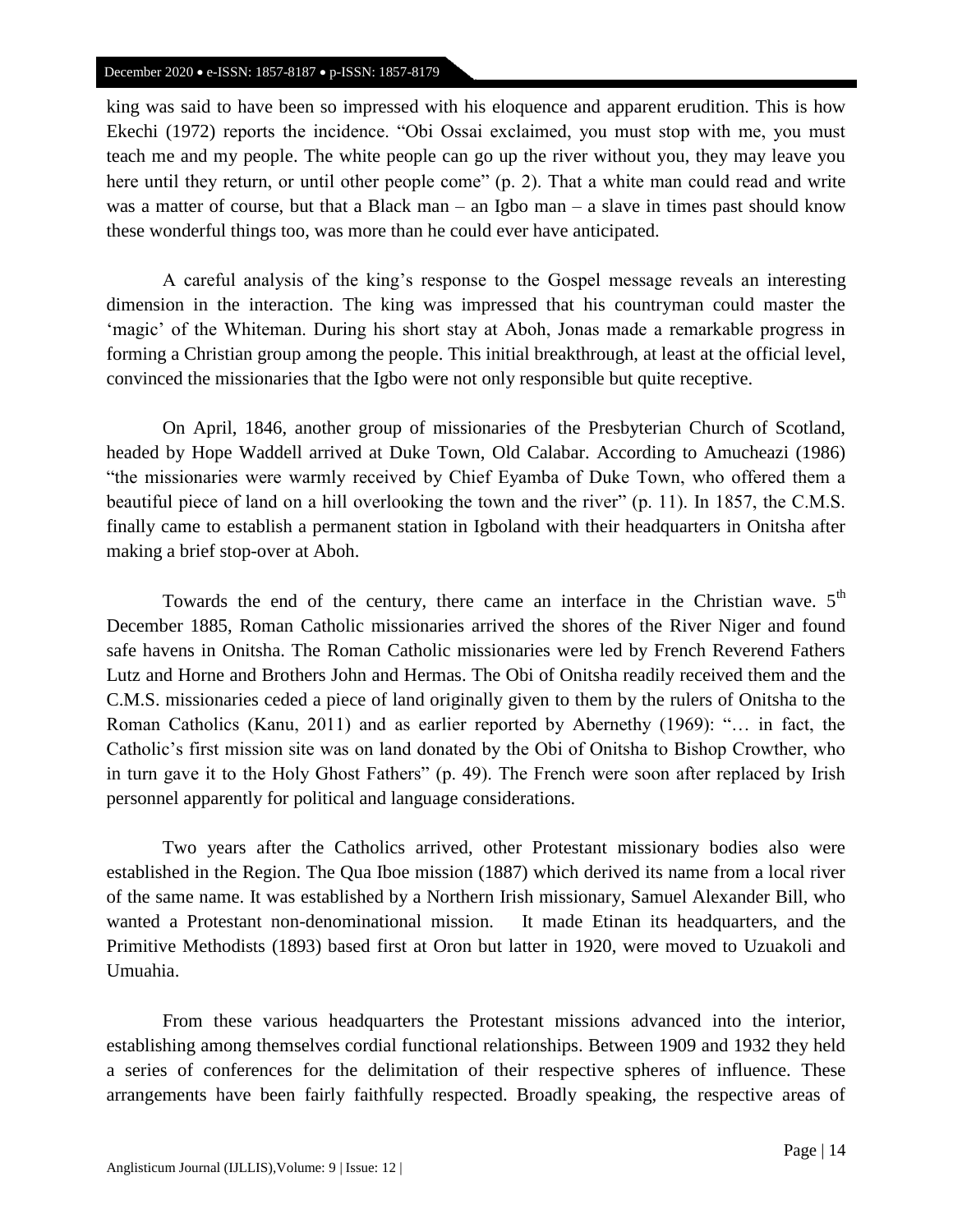influence are today as follows: the Presbyterian confines themselves to the eastern side of Cross River, in the Efik-speaking area, but in the north they have the imaginary line between Ubum and Abakaliki as the western boundary. The C.M.S. occupied the largest area from the sea coast and along the Imo and the Niger rivers and extends to the Udi area. The Methodists control from Aba through Uzuokoli to Umuahia and is bounded by the C.M.S. and the Presbyterians (Amucheazi, 1986).

Meanwhile, in 1902 a phenomenal personality arrived who was to revolutionalize the Catholic approach to evangelization, and who will become the most dominant and prominent figure in the history of missionaries and founders of Christianity in Igboland. As Nwosuh (2012) wrote about him:

A man who is really great, who must rank with the greatest missionaries of all time....A man of vision and creativity; of faith and foresight; of courage and humility; of energy, talent and abilities, Shanahan's missionary insights, initiatives, dynamism, and pragmatism indelibly re-wrote the religious history of a race and people the Igbos of Nigeria. (p. 6).

With his base at Onitsha, Father Shanahan (Later Bishop Shanahan) carried the Catholic Church into the entire Igboland through a formidable educational strategy. Okochi (2008) referred to this period as "the golden period of the early missionary activities in Igboland" (p. 41) due to the educational programs of Shanahan. Underlining the approach of Shanahan, he wrote:

He made decision to concentrate on education as a means of evangelization. During his headship of the missionary team there was some rapport between the missionaries and the British colonial masters. He ensured the multiplication of Catholic schools of his area of jurisdiction. In 1920 he was consecrated bishop. Shanahan appreciated education, not only for the purposes of evangelization, but also for every aspect of human existence. He made sure that people were not discriminated against on any grounds when it came to education .(p. 42).

He exercised such dominance in Igboland that the British even referred to the area as the "Shanahan Country" and named the mail boat from Onitsha to Asaba "The Shanahan". One other interesting aspect of the Christianization of Igboland was the indigenous missionary factor. These indigenous missionaries were mainly ex-slaves from Sierra-Leone whose return from exile was a major factor in the evangelization of Igbo country and the adaptation of the Christian religion with the acceptable Igbo cultural practices. It is to the return of these Igbo ex-slaves that we shall now turn our attention.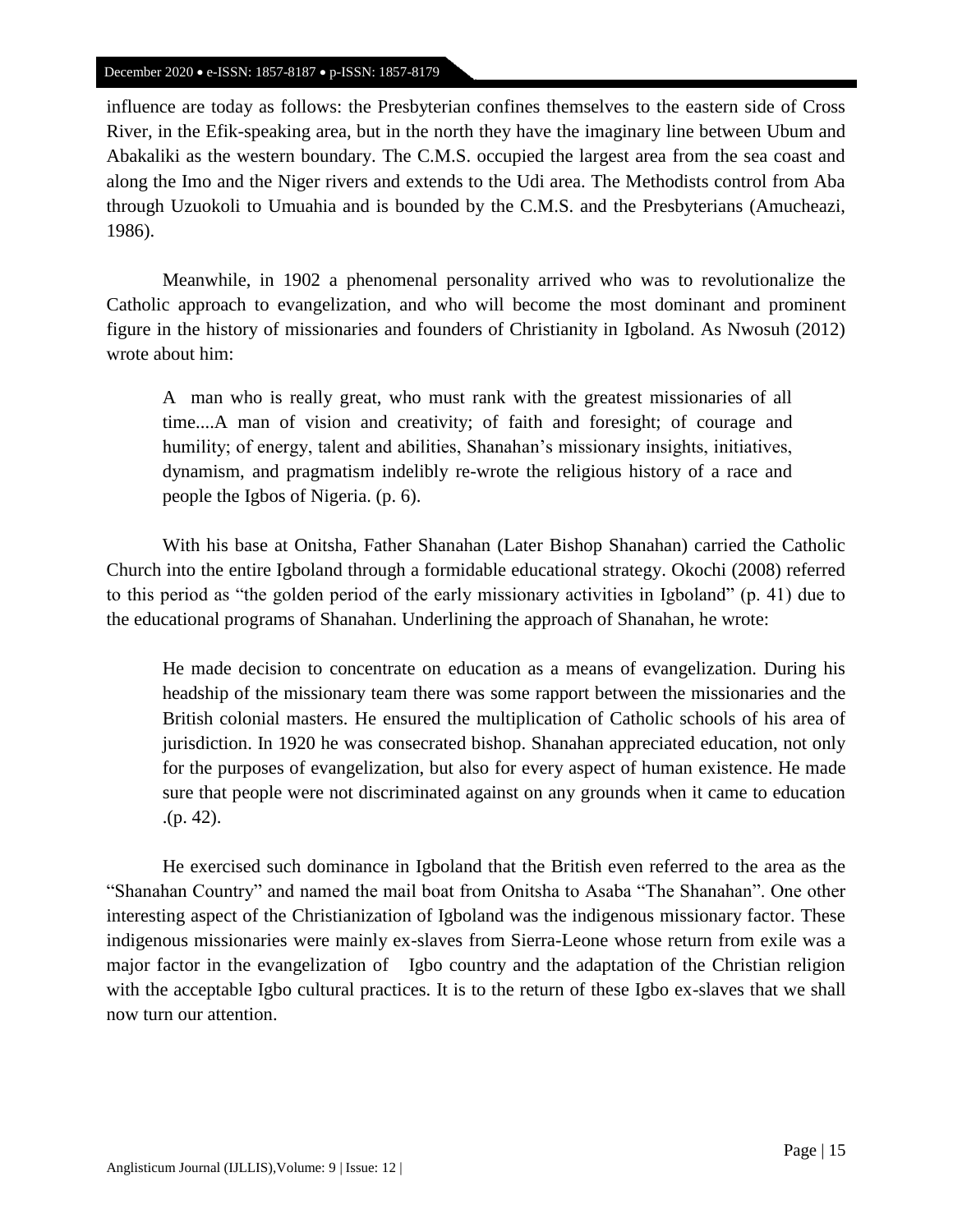## **The Return of the Exiles and the Dawn of Igbo Identity Consciousness**

The traditional homeland of the Igbo people lies between the Niger and the Cross Rivers, though a substantial minority live to the west of the Niger. Like other groups whose limits are defined by obvious natural boundaries, they tend to merge into neighbouring people. However, our concern in this section of the study is the Igbo in Diaspora, the thousands of men and women who went as involuntary emigrants to the New World in the era of the slave trade. A few of these victims were recaptured from the slave ships and were resettled in Sierra Leone, where they formed, in the  $19<sup>th</sup>$  century, a flourishing community with a strong sense of Igbo consciousness and from where they returned as missionaries and civilizers to their fatherland. Okeke (1994) confirms that there were ethnic loyalties among the liberated Africans in Sierra Leone, and while attempts were made to weld them together, there was continuity of old values. These gave birth to the scientific study of native languages and adaptations of traditional instincts to the new development. These ethnic loyalties became real with the heightening of inter-ethnic rivalries.

A movement to emigrate into the Igbo country had started in Sierra Leone in 1853 after the Yoruba group in Sierra Leone had migrated to the Yoruba country, and had started the evangelization and civilization of their own people. So the Igbo in Sierra Leone expressed their desire to the C.M.S. parent committee to return to their fatherland. They contended that wonderful things had been taking place in the Yoruba country and that it would be equally delightful to see that the Gospel was working mightily among the Igbo too. In this way God has implanted in the Igbo mind a powerful love for home and home associations. Years of separation, intervening seas and land, did not prevail to its extinction. Okeke (1994) reports that when John Christopher Taylor, himself of Igbo parentage, was chosen as the titular head of the volunteer native missionary group, there were signs of racial pride among the many men and women of Igbo origin in Sierra Leone. It was of special joy to them that an Igbo man was to be the leader of the missionary group to break open the fellow ground, and to sow the seed of a future bountiful harvest among the people of their fatherland. In an ecstasy of Joy, one of the old men in the crowd exclaimed as preserved by Ekechi (1972) thus:

Thank God, thank God! Go, my son, and tell the happy news to our country menoh, is this word true, that our children too can go out like white men and preach the gospel? If anyone had told us this word in bygone years, who would believe it? Lord, send plenty of our children more. (p. 5).

Taylor was well received at Onitsha on his arrival in July 1857, perhaps because he was of Igbo origin. Many of his countrymen surged around him and expressed their delight that he had come back home again. In general, all the missionary agents were well received, possibly because they were Africans. When Taylor preached in Igbo without an interpreter, the psychological effect was magical. More and more people were attracted to the missionary circle. Crowther had earlier counted on the achievements of Simon Jonas at Aboh in 1841 and 1853, and suggested to the C.M.S. that future missionary work in Igboland should be left to the natives themselves.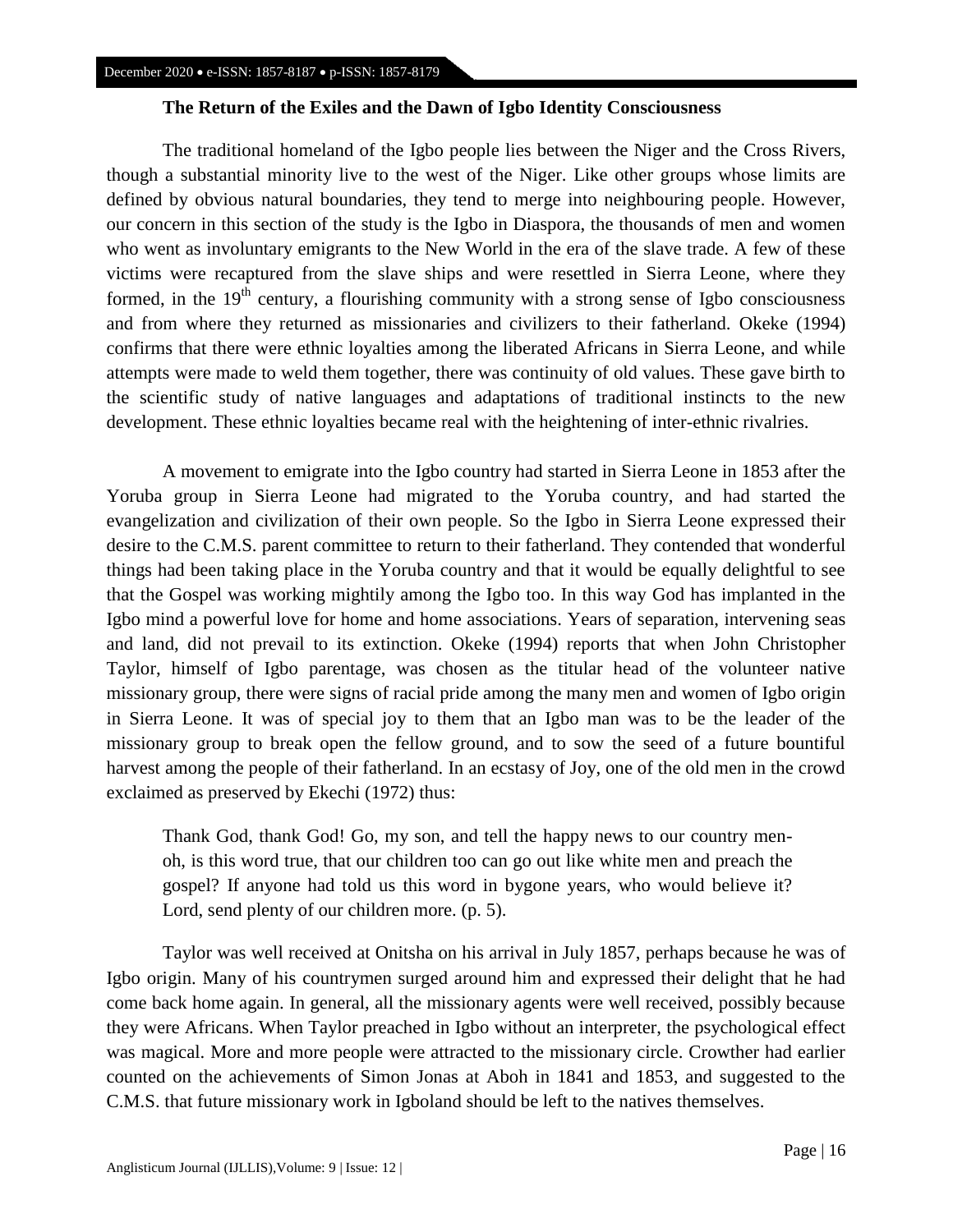It is often said that the crucial reason for appointing indigenous people as missionaries in their native country and to lead their Churches is to enable them to adapt the Christian religion to the genius and culture of their people. Writing about this, Pope Benedict xv observed that "linked as they are, by bonds of origin, character, feeling and inclination, they (the indigenous missionaries) possess exceptional opportunities for introducing the faith to the minds of their own people" (Ozigbo, 1985:39).

In the area of catechesis, the role and responsibility of the indigenous missionaries are inestimable. In the process for adaptation, there is a limit beyond which, a foreigner cannot go. Our expatriate missionaries, particularly the pioneers, did their best, but as shall be soon pointed out, their best was not good enough regarding the preservation of Igbo identity. Hence, the responsibility of sustaining Igbo identity and marrying acceptable Igbo cultural practices with the Gospel message rested on the indigenous Christians.

## **Missionary Tools that Endangered and Jeopardized Igbo Identity**

*Religion*: The early history of Christianity in Igboland reveals that it was marked by waves and waves of iconoclasm in which invaluable works of art and culture were destroyed by the expatriate missionaries. Now it is not unlikely that some of the ferocity of this iconoclastic campaign can be explained by reference to the social class of many of the early missionaries. Afigbo (1981) notes how one of their members stated that "there is nothing in Igbo culture to be proud of" (p. 34). The fact is that most European missionaries were unable to emancipate themselves from the cultural, emotional and social frame in which they were used to live and expressed their Christian life: They tended to identify Christianity with the European Civilization. The pioneer missionaries did not, through patient inquiry and dialogue, discover the authentic values which animated the lives of the people to whom they have come to evangelize, so that where necessary, these values and ideas could be elevated, purified and infused with the right spirit of the Christian gospel, that way Christ would have been brought to the Igbo people, not as a total stranger but as one whom they have always sought for without knowing.

*Social Disposition*: In the context of Igbo culture, conversion to Christianity was not just a question of taking on new ideologies in place of the old; it also involved exchanging one form of social life for another. Remarkably, the later may have dominated the reason for the Igbo quest after Christianity; the elevated social status it afforded its adherents not any ideology or world view it may have deemed preferable. So unaware of the many implications of missionary propaganda, the various Igbo groups were eager at the outset to accept the new religion and the new identity it confers on its adherents. The Igbo spirit of competition, emulation and rivalry were also significant forces in the eventual bringing about of missionary penetration. Ozigbo (1985) identifies a factor responsible for the rapid change in Igbo identity in the missionary era as what he describes as "the strange Igbo craze for the exotic" (p. 35). According to him, the Igbo are notorious for hankering after seductive cultural traits of other peoples, even when such traits appear unintelligible. They love to speak in foreign tongues. They fall for models in dress and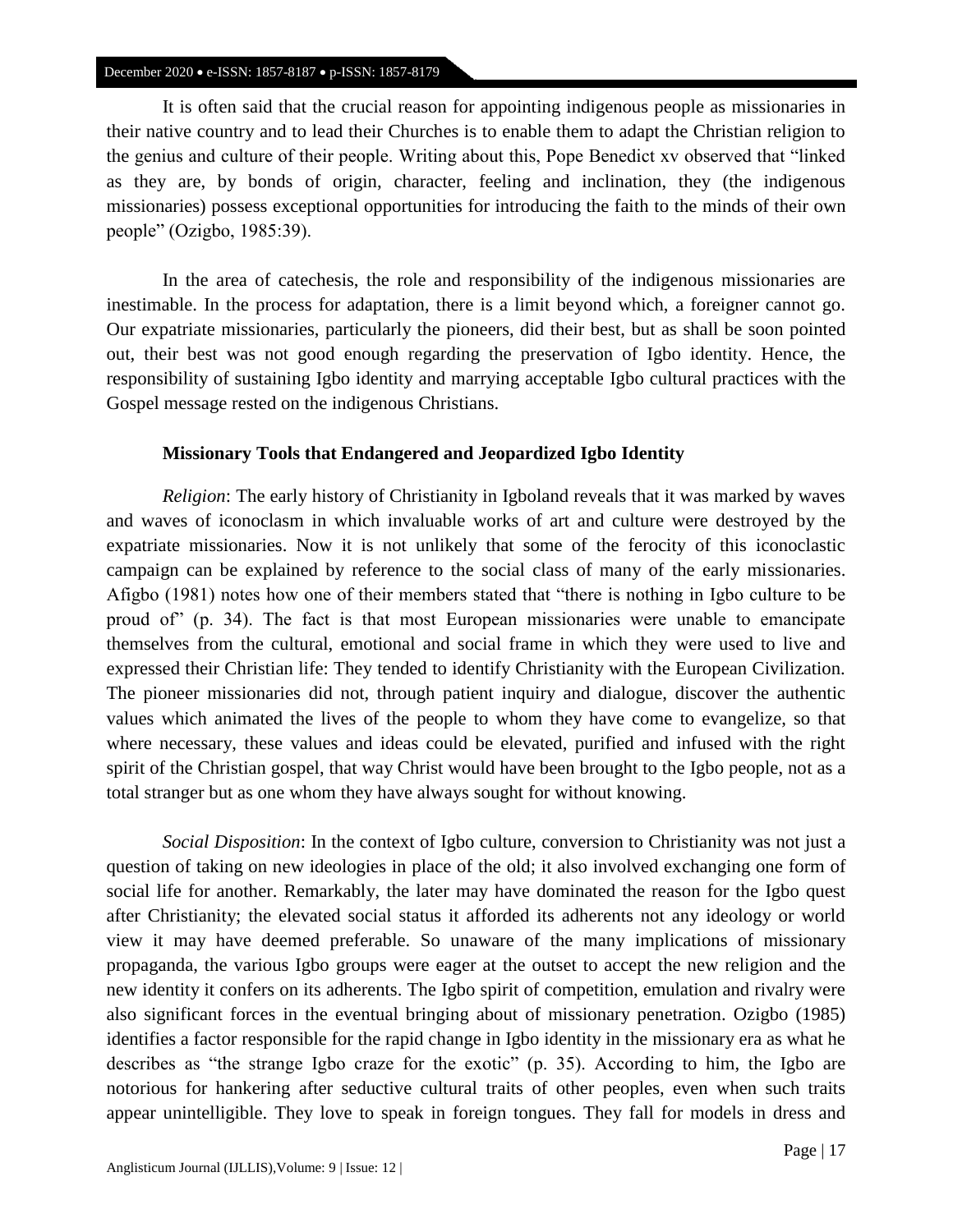ornamentation from Europe and America. An Igbo youth would give anything for a shirt, singlet, gown or cap blazoned with such exotic titles as London, New York, California and so on. He prefers the European Cuisine to his African food. He proudly wears the Hausa cap and the Yoruba *agbada* even when the Hausa or Yoruba would have nothing to do with Igbo traditional wrapper or cap. Curiously, Igbo takes to these things as prestige symbols. The missionaries, on the other hand, exploited the Igbo inclination for status and achievement to promote their own work. If missionary activity in a town was the criterion for measuring progress and civilization, the Igbo vied with each other to acquire this new status symbol. Ekechi (1972) echoes Crowther's observation in the following way:

From all I could gather by observation, the Ibos are very emulative: as in other things, so it will be in book learning. Other towns will not rest satisfied until they have also learned the mystery of reading and writing, by which their neighbours may surpass or put them in the shade. (p. 7).

However, the relation between the missionaries and the indigenous Igbo people took a new turn after a sizeable number of conversions had been made. Basking in the euphoria that the conversion of the Igbo to Christianity involved a change in their whole social existence, the missionaries began, consciously or unconsciously to induce their converts to shed all the symbols of their traditional life. Converts were encouraged to sever their ties with the rest of their family because they were still "unransomed". Above all, the new converts were strongly advised not to make any further local contributions for fear they might be used for heathenish purposes. From all appearances, it looked as though the social fabric and the basic identity of the Igbo were breaking asunder while a third race that could at best be described as hybrid was gradually emerging.

*Nihilation*: This is a philosophical concept adapted from 'Nihilism'. It is employed to describe the missionary attitude towards African indigenous society structure especially religion. It underscores the fact that these missionaries understood African religious symbols and systems, social structures and stratifications, commerce and industry as nothing perhaps in comparison with the sophistication of Europe; a kind of consciousness they schemed into their African converts. It was clear that the missionaries were eager to overthrow the social order and hoped to replace it with a foreign and Christian structure and identity. Thus, they induced their converts to break the laws and customs of the society. In response to instructions from the missionaries, many of the Christian converts began to violate local customs with impunity. Some of them, in fact, turned out to be spies and tale-bearers for the missionaries at the expense of communal security. It was therefore natural that the local rulers came to view missionary propaganda with intense irritation, and consequently they took steps to prevent the breakdown of the entire social order and the schemed effacement of the identity of the Igbo race. But in spite of local protest, the missionaries pursued their drive for change. And as shall be shown soon, education became the most important medium for change and new identity in Igboland.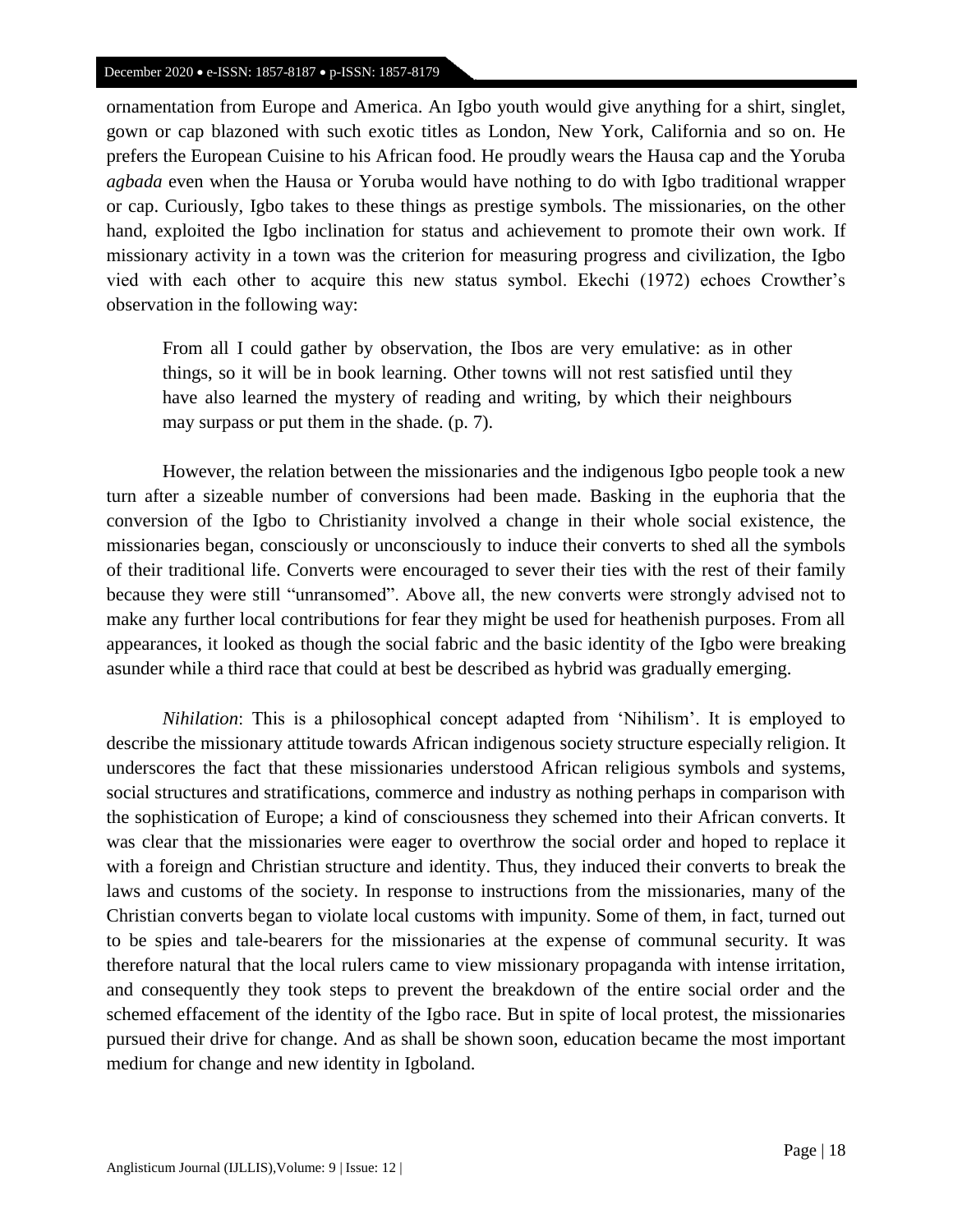*Education and the Schools*: The introduction of formal education by the Christian missions was determined by local circumstances rather than by a clearly defined policy. The missionaries severally regarded themselves as essentially preachers rather than teachers. But in the Igbo situation where the populace was illiterate, it was realized that the school system would be in essence, the most important mechanism, for detaching the young from their tribe, from the whole complex of conventions and beliefs in which they have been brought up. This will give the enabling environment to re-engineer their minds and re-orientate their understanding of that tribe. It also afforded the missionaries the opportunity to inculcate in them their understanding and version of the tribe. This method has been termed 'miseducation' by Chinweizu (1978) and described by Onyewuenyi (1994) as one of the "failures of western civilization" (p. 7). On the one hand, the process of missionary education begins by distorting the traditional Igbo identity as the pupil takes on a new identity which he/she is initiated into believing that he/she is making a giant stride from darkness to light, from ignorance to knowledge, from damnation to salvation, from being uncivilized to being civilized, from primitivity to modernity. Okpalike (2014) had decried the consequences of this western education thus:

At the heart of Western Education is the isolation of the individual into the conditioned territory of training. The extent of the social gap created between such an individual and the rest of his community is directly proportional to his level of education. Consequent upon this, the educated Africans are worst-off in the scheme of Africa development because they are no longer in touch; they have been caughtup in the quagmire of elitism. (p. 184).

These individuals form a class of hybrid Igbo whose white minds have been programmed to denigrate and reject their black bodies and environment. They confirm the extent they have imbibed this training by the extent they regard their former identity with repudiation and disregard. Therefore in the process of changing the fundamental basis of society, the school played an important part because it was the instrument for mobilizing support for Christianity and by the same token for withdrawing support from the old social order. This role was the more crucial because those recruited for Christianity through the school were by and large children, not fully induced into the culture and lore of the society. The result was that they brought to Christianity fewer trappings of the indigenous culture than would have been the case if most of the early converts were elders who had become the embodiments of the tradition of their fathers.

*Negligence of the traditional Social Order*: Another point related to this is the fact that at the same time many of those first sent to school, and therefore to Church, were either slaves or *Osu* (outcast). These were people who, because of their social disabilities, had a grievance against traditional Igbo culture and society. They saw the new Christian body which was forming as an alternative means of social identity to the Igbo society whose constraints they were happy to escape. Most often the *Osu* and *Ohu* social status have been viewed in such a catastrophic light that it would seem they are entirely depraved and lacking in contributing to the moral and political evolution of the Igbo. Beyond being a system which marginalized and isolated the individual, it is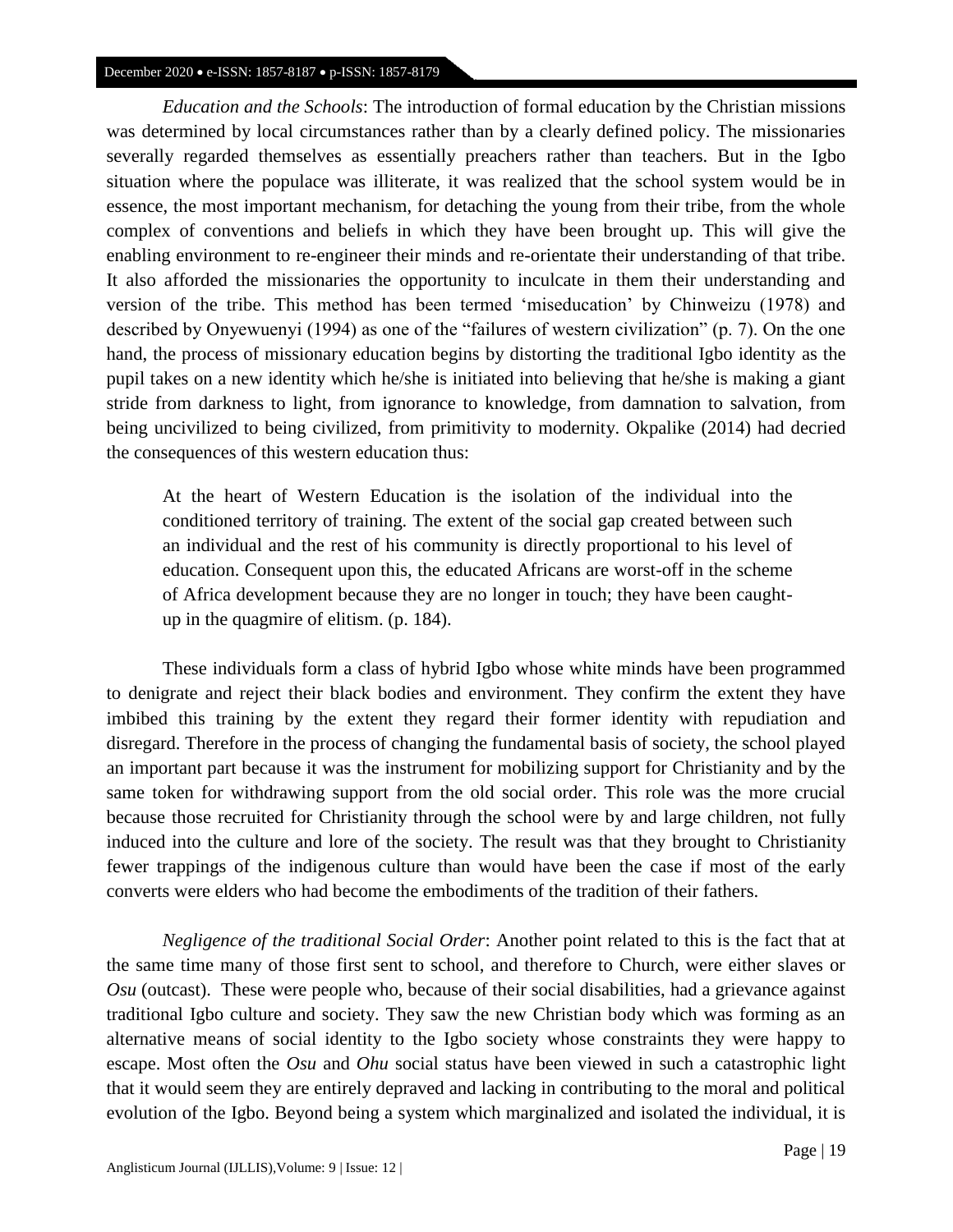rife with moral lessons and conscientiousness which could have been explored and improved with the new learning. Rather the white missionaries swept such practices under the carpet of the prejudicial judgment of Africa as barbaric, primitive and devilish. Ekwuru (1999) lamented this devaluation of Igbo traditional social order thus:

Certainly, in these few decades, a lot of socio-cultural changes have taken place. Some of them have been observed to be too sudden, total and devastating, while others happened so gradual but equally corrosive in their cultural impact. Within a short time after the colonial conquest and invasion, most of the cultural forms and modes that constituted the nucleus of the traditional communal life have been observed to have vanished. The pristine social network that promoted brotherly love within the kinship structure of extended family system has been severed and dismembered. The village commune of the political structure that guaranteed a type of republican form of democratization has been deformed and repudiated. (p. xi – xii).

*Urbanization*: Another outcome of the missionary enterprise which served as an instrument of social change was urbanization. Urbanization was unknown in pre-Christian Igboland. The people lived in villages, village-groups and clans. There was also hardly anything like living in anonymity or living an individual existence to the extent that is possible today in urban centres. But in urban conditions of existence one is released from all these intricate and intimate links which tend to hinder the development of rugged individualism. It was by introducing these conditions that urbanization proved such a potent instrument of social and identity change in Igboland. In these urban centres Igbo elements found themselves compelled to adopt styles of life quite different from what they came with from the villages. Invariably those who went to the towns were young men, some of whom had been to school and so embraced Christianity of sorts; through these sons abroad, as through the teachers in the rural mission stations the new fashion of social identity filtered into Igbo villages.

It should not be assumed, however, that the missionaries conquered the entire Igbo country with swift ease. On the contrary, there were series of factors that limited the missionary influence in Igbo society and served as bulwarks for the survival of the basic elements of Igbo culture.

## **Factors Limiting the Missionary Quest for Social Change in Igboland**

Missionary enterprise into Igboland was launched along three main axes – the River Niger, the Opobo-Bonny and the Cross River axes. Of these the Niger axes was the earliest but for one thing the Niger was not, for 19th century Europe, so much a highway of advance into Igboland as the Southern gateway into the central Sudan (Hausaland) which was the loadstar of European adventure for much of the 19th century (Afigbo, 1981). The missionaries in the  $19<sup>th</sup>$  century did not seek to expand to the interior, penetrating no further than some outposts along the coast, and it was not until the  $20<sup>th</sup>$  century that British trading firms were reluctantly persuaded to establish on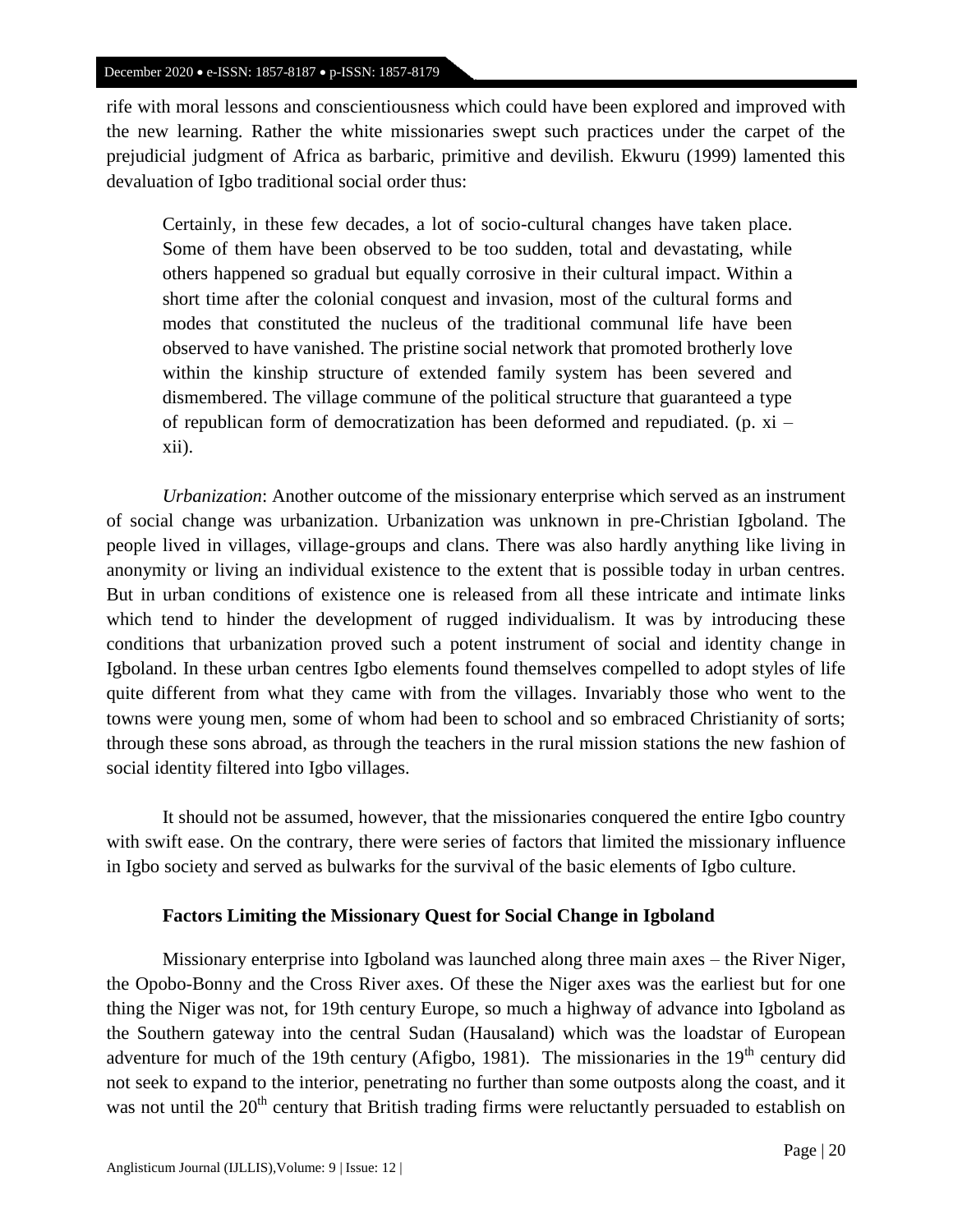the interior and the missionaries followed suit. The mission agents always hoped to use the Delta as a springboard to the Igbo interior, but were prevented by the hostility of the coastal chiefs, who feared the undermining of their middlemen role. Missionary work in the interior was to be the result of the initiatives of the local people themselves.

There was also the fact that the method of converting Africans through their kings and chiefs adopted by the missionaries for the greater part of the  $19<sup>th</sup>$  century was unsuitable for Igboland where there were no kings and chiefs powerful enough to drag their peoples along with them into the Christian fold. Not being powerful enough, however, is not as a result of incompetence and unpopularity of the kings or chiefs but that the culture of the Igbo people does not admit or contain the idea of a monarch who wielded the kind of power and influence that could be found of such like them in northern or south-western Nigeria. The word 'King' loosely translates as '*Eze*' in Igbo language and according to Okpalike (2008):

It should be noted that *Eze* in Igbo society is not merely 'king' in the sense of Western or Eastern monarchies, but 'he who excels'. *Eze* is a title given to one who excels in an industry of little aspect of life and conscientiously struggles to exercise an unchallengeable influence wherever he finds himself. (pp. 97-8).

*Eze* could also be like *Pater Familias* of the old Roman culture better understood as custodians of tradition and ancestral authority, in which case the concept of Okpara (or any of its nuances) could be more appropriate. The kind of Eze or kings found in the present-day Igbo society derives from the political arrangements of the colonizers and cross-cultural influences from northern and south-western Nigeria. The second level of the argument as observed by Afigbo (1981) is that for the eastern Igbo area the fact that the missions settled first at Onitsha would also appear to have been a handicap, for Onitsha had a long tradition of conflict with most of her neighbours. Apparently, nearly half a century of Christian enterprise in and around Onitsha did not succeed in carrying the Christian message into the heart of Igboland. On the Opobo-Bonny and Cross River axes the missions were more eager to obtain toe-holds before going into Igboland. By the time this was achieved Igbo attitude to the white men had hardened as a result of unhappy encounters with the political and military arms of British interest. Consequent upon this, penetration along these fronts had to await the military conquest of Igboland.

There were also such places as Nsukka, Abakaliki and Afikpo, where the rate of missionary expansion was much slower. Here part of the explanation lay in the fact that the area came largely within the sphere of influence of the Presbyterian Church which never had a dynamic expansion programme. The Catholics had also penetrated the area but their progress was slower than what was experienced in the rest of Igboland.

Meanwhile education has been, characteristically, the missionaries' chief means of effecting social transformation and it was to be so, later among the Igbo, but educational work had made little progress by the 1880s. This was partly due to the lack of trained personnel, but mainly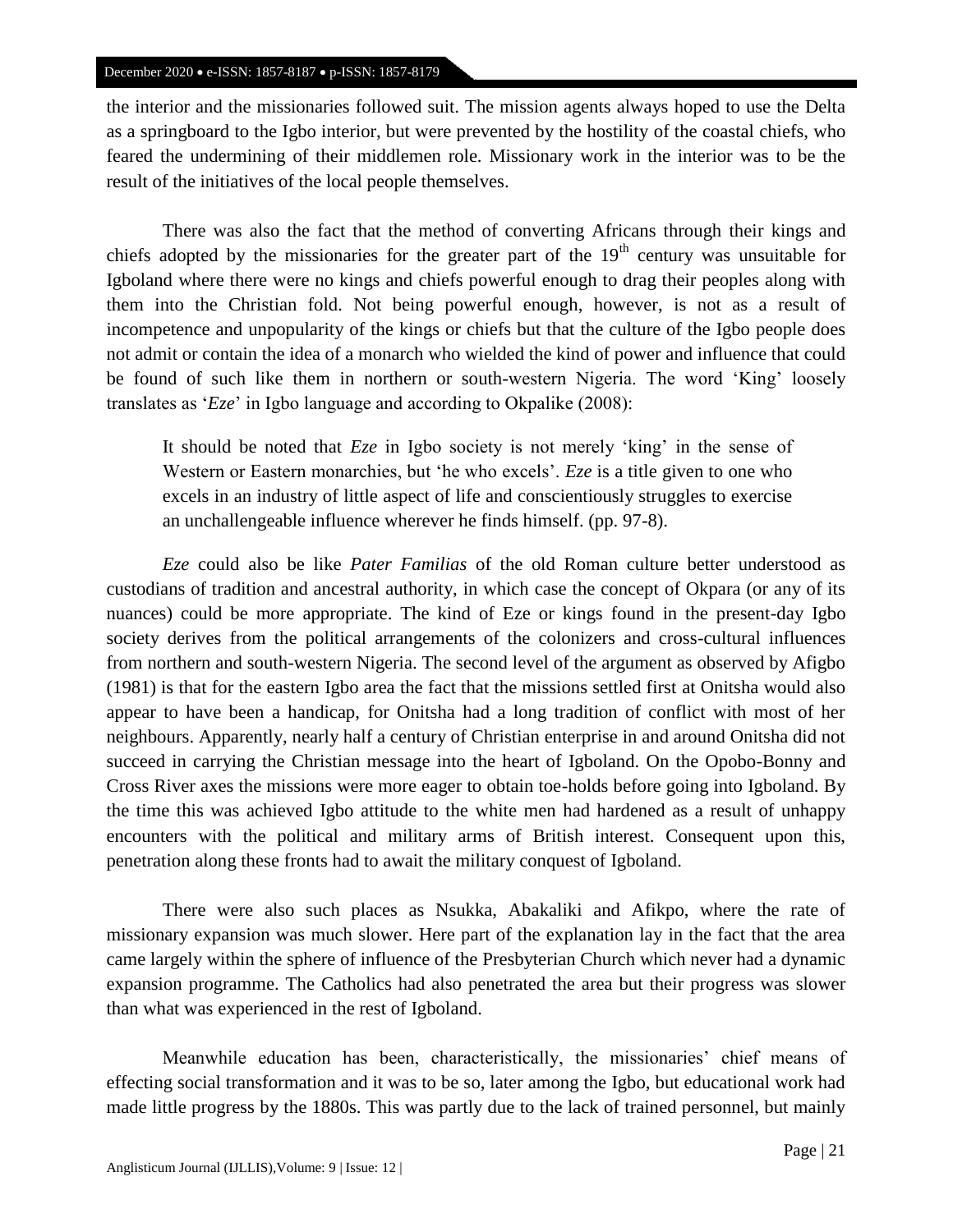due to fact that Igbo people themselves had no incentive, at this time, to welcome European education for their children. Their own society provided amply for the moral and vocational training of the young, and they had no reason for seeking European-type skills until these skills became saleable; this did not come about until the beginning of colonial rule.

As if the schools were not isolating enough, the Catholic mission in Igboland at a point experimented creating and maintaining an artificially protected environment because they needed their own environment where certain cultural practices may not be enforced and where some cultural prohibitions may be disregarded without sanctions; a society uncontaminated by the Igbo culture they judged as opposed to Christian demands. This idea was pioneered by Michael Tansi an indigenous Igbo Catholic priest from Aguleri. He founded the Christian village of Aguleri, with its members drawn largely from the poor which led a co-operate religious life of almost monastic regularity. Ozigbo (1985) adds that:

The converts were induced to build their houses in and around the Christian village so as to cut themselves off, as much as possible, from the influence of their traditional society. The conversion of the individual person was not seen within the larger perspective of the conversion of the entire traditional community. The Christian village, in effect, became a ghetto nurtured in monastic principles. It produced apparently pious Catholics who became culturally warped and disoriented. Many of them later revolted against the system and deserted the Christian village. (p. 7).

However there were no replications of this scheme in the rest of Igboland which could suggest that it failed to impress the Igbo mind as a means of evangelization. Thus, despite the sacrifices of many missionaries, both black and white, Catholic and Protestant, who had laboured and died in Igboland, the missionary enterprise had on the whole achieved singularly little success in changing the basic identity of the Igbo people.

## **The People's Movement and the Resurgence of Igbo Traditional Values**

While some people, however, were prepared to accommodate the new religion and social change that came with it, others were determined to maintain or to restore the purity of Igbo traditional life and religion. The period of euphoria, indeed, proved deceptive. Beset by internal conflicts and disorientated by the imposition of an alien culture, some of the converts started to backslide. The early Christians were suspended between two world views, two sets of religious techniques, promising different but not mutually exclusive benefits. Traditional religion offers techniques for avoiding evils and attaining temporal blessings. Christianity offers blessings in a world to come. Early Christians felt that the Churches had deprived them of a set of efficient methods of limiting the role of chance, and controlling or limiting misfortunes, and above all, they saw themselves as people who had lost all sense of original identity and traditional heritage in pursuit of an alien identity that would never be achieved, so that they seem to go sheepishly in a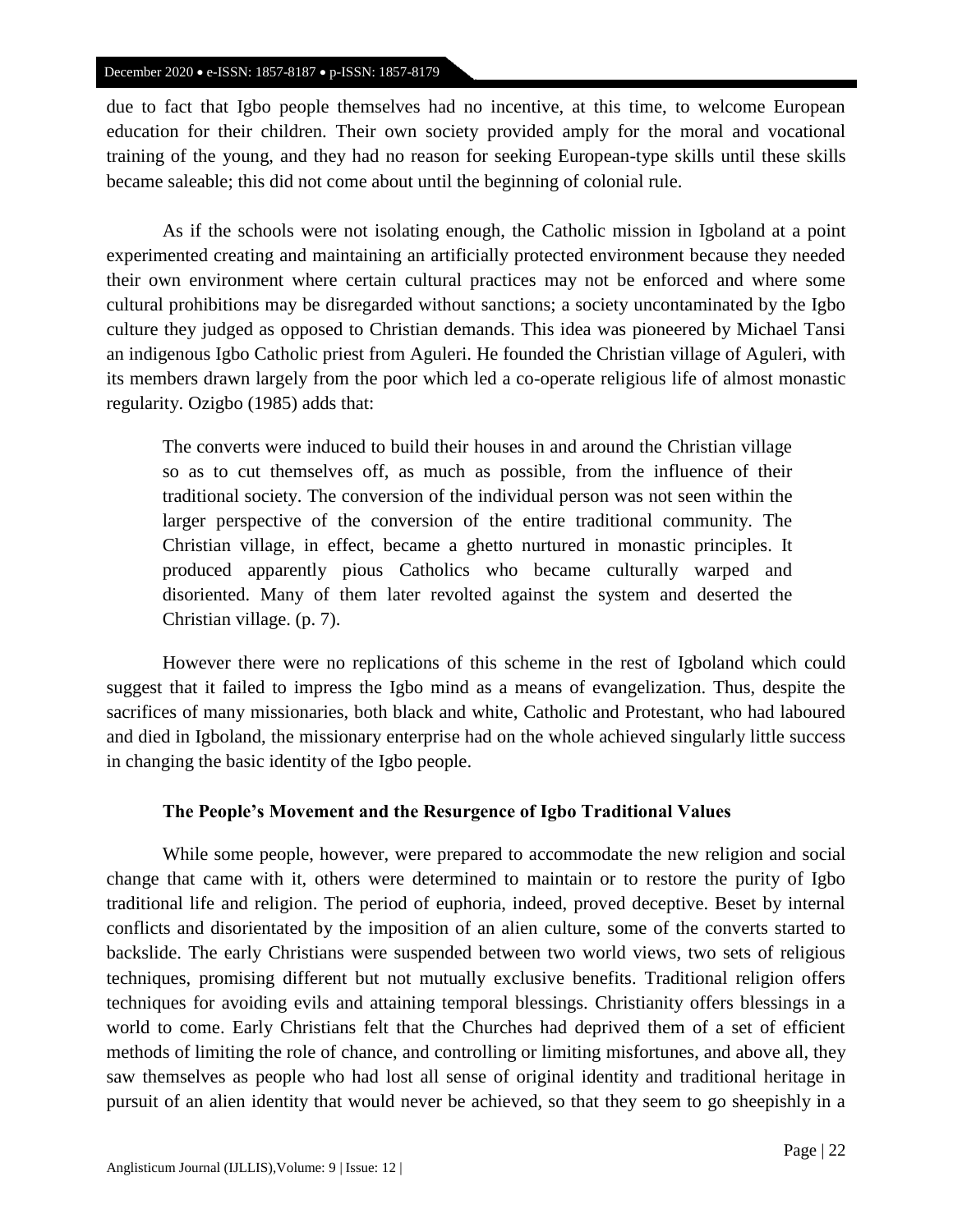sea of vicissitudes. Ekechi (1972) cited Father Francis Aupiais of the Roman Catholic Church as saying that:

Christianity tends to stifle or extinguish the characteristics culture of the Africans. In the name of so-called progress they will lose the original qualities of their race; they will be so many *deracines* on whom we shall build an uncertain Christianity and from whom we must expect an appalling reaction when they sense an imperious need to go back to their own tradition. (p. 21).

The drift of the Igbo Christians to their traditional setting was an attempt to regain their identity and social prestige. On the other hand, this might be seen as an attempt to reconcile Christianity with Igbo way of life. According to Isichei (1977), in 1864, some seven years after the establishment of the first Christian mission in Onitsha, a prophet arose in the Onitsha hinterland called *Odesoruelu*, which the missionaries translated as Restorer of the primitive style. His emissaries visited a number of towns within a ten-mile radius of Onitsha. *Odesoruelu* protested against the rise of food prices which they alleged the foreign presence on the Niger brought. The small pox epidemic of 1864 gave an added point to their appeal for a restoration of the old way of life. The emissaries of the movement warned people of impending doom unless an effort was made to return to the good old days. This people's movement was a call to regain touch with their traditional culture. The Igbo were exhorted to study the institutions of the traditional society and seek, as much as possible, to cast off the European life style and live according to Igbo traditions.

On the issue of *Ozo* title, Tasie (1996) states that J.C. Taylor made personal researches and concluded that it was a way of distinguishing one's status in the society, for which Taylor saw nothing essentially wrong or sinful about Christians taking the *Ozo* title to mark their status in the society. On May 12, 1914, a conference was held at Onitsha by the Anglican Church to consider many aspects of the confrontation of Igbo customs with Christianity, the *Ozo* title was fully discussed and it was classified as political custom that does not diminish the Christian practice. This was a victory for the people's movement; this was a victory for the Igbo in their struggle to regain their identity in the face of missionary onslaught.

What it means is that the Igbo did not simply surrender themselves to the new and enticing ways of the new way of life in abandonment of their traditional customs and social identity. On the contrary, they carried to this new way of life those aspects of their village or traditional cultures which could be accommodated with the demands of the new environment. Even in the urban centres, the Igbo began to form lineage organizations which provided them with the bases for organizing group activities. The Catholic Church was more cautious on this matter. They were aware that the *Ozo* title is not the same in all the communities of Igboland. The Church issued a general template for the title-taking which rejected every traditional religious practice associated with *Ozo*. Any Catholic community which accepted this template signed it and joined *Ozo* in the local community. This gave birth to the idea of *Ozo ndiuka* (Christan version of *Ozo*) and *Ozo Obodo/Omenala* (traditional version of *Ozo*) in various communities.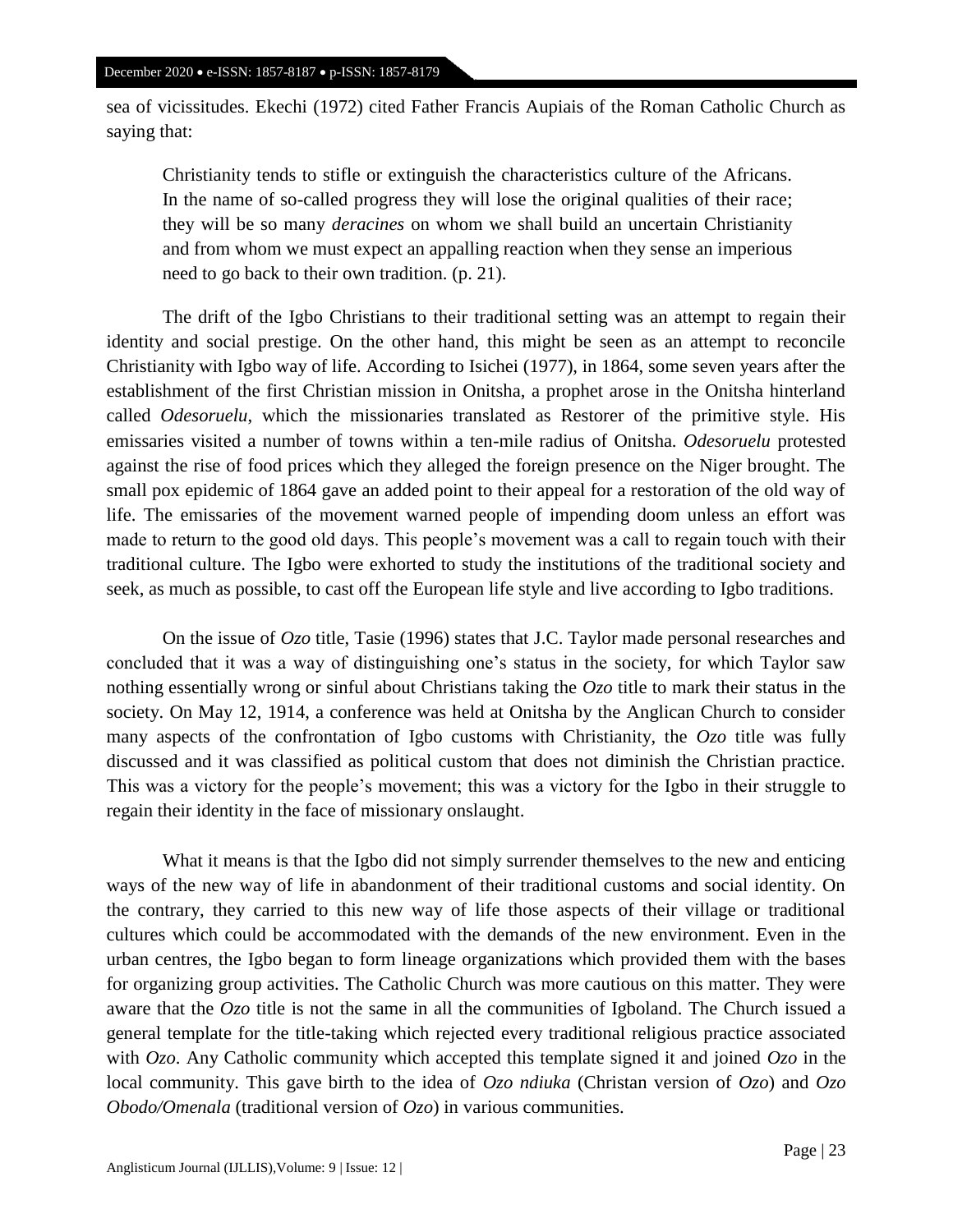Isichei (1977) gives an important reference when she states that the workers in early  $19<sup>th</sup>$ century England, who left their villages for the first time during the Industrial Revolution and went to live in big industrial cities, very often, joined together in clubs, friendly societies or Masonic type secret societies. They did so in an attempt to find friends and a sense of identity in the desert of individuals, and in an attempt to guard against at least some of the dangers and insecurities of their new life by providing a small measure of social security and mutual aid. The Igbo who left their villages for the first time responded in exactly the same way. They formed associations, bound by a high sense of group identity, meeting regularly and providing a network of benefits and obligations. It was this form of informal organizations that blossomed into the formal patriotic and improvement unions which became so popular among the Igbo even in present days. Missionary activities thus seemed, to some extent, to have brought ideological and quasi-political unity to the Igbo in the Igbo State Union.

## **Conclusion**

The advent of the missionaries and the Christian religion was loaded with potentials of social change in Igbo societies, but in the long run, the Igbo were able to resist a change of identity to a great extent. The people of Igbo interior knew, probably with some precision, the nature of the alien presence on their borders and did their best to resist the tempting opportunities it tended to offer. If, therefore, Igbo identity did not collapse on the morrow of missionary enterprise, it follows that Igbo avidity for Christianity did not derive from a crisis of social identity as submitted by Ekechi (1972). It is more likely that the Igbo became Christians not so much because they felt they needed to change their old identity, as because they found themselves in a world in which the old identity was no longer enough and they sought to supplement it by acquiring aspects of the identity of their Christian visitors. This would help to explain the fact that Igbo life under the influence of Christian missionaries was in some aspects a happy synthesis of the old and the new – a situation which the British found disquieting. Afigbo (1981) echoes Mrs Sylvia Leith Ross's observation in 1939 thus:

Such a tremendous load has been suddenly put upon shoulders not yet ready to carry such a burden, that is no wonder the bearer falters, turns back, or rest a while in the familiar world of his own customs before resuming the Christian path. The only real surprise is the fact that he does not seem to know that he is doing so, so that with no strain nor conflict, he can attend communion and believe in medicine', keep, until he is found out, a 'Church' wife and several 'native marriage' wives, tie up preciously in the same corner of a handkerchief his rosary and the shaped bit of iron for 'juju' made for him by an Awka blacksmith, plant side by side in the garden round his new cement and pan-roofed house the hibiscus of civilization' and the *ogirisi* tree of 'pagan' family rites. (p. 349).

This situation described nearly five decades ago had not changed much, except in so far as more and more of the old culture is being revived and incorporated into the bit of already imbibed